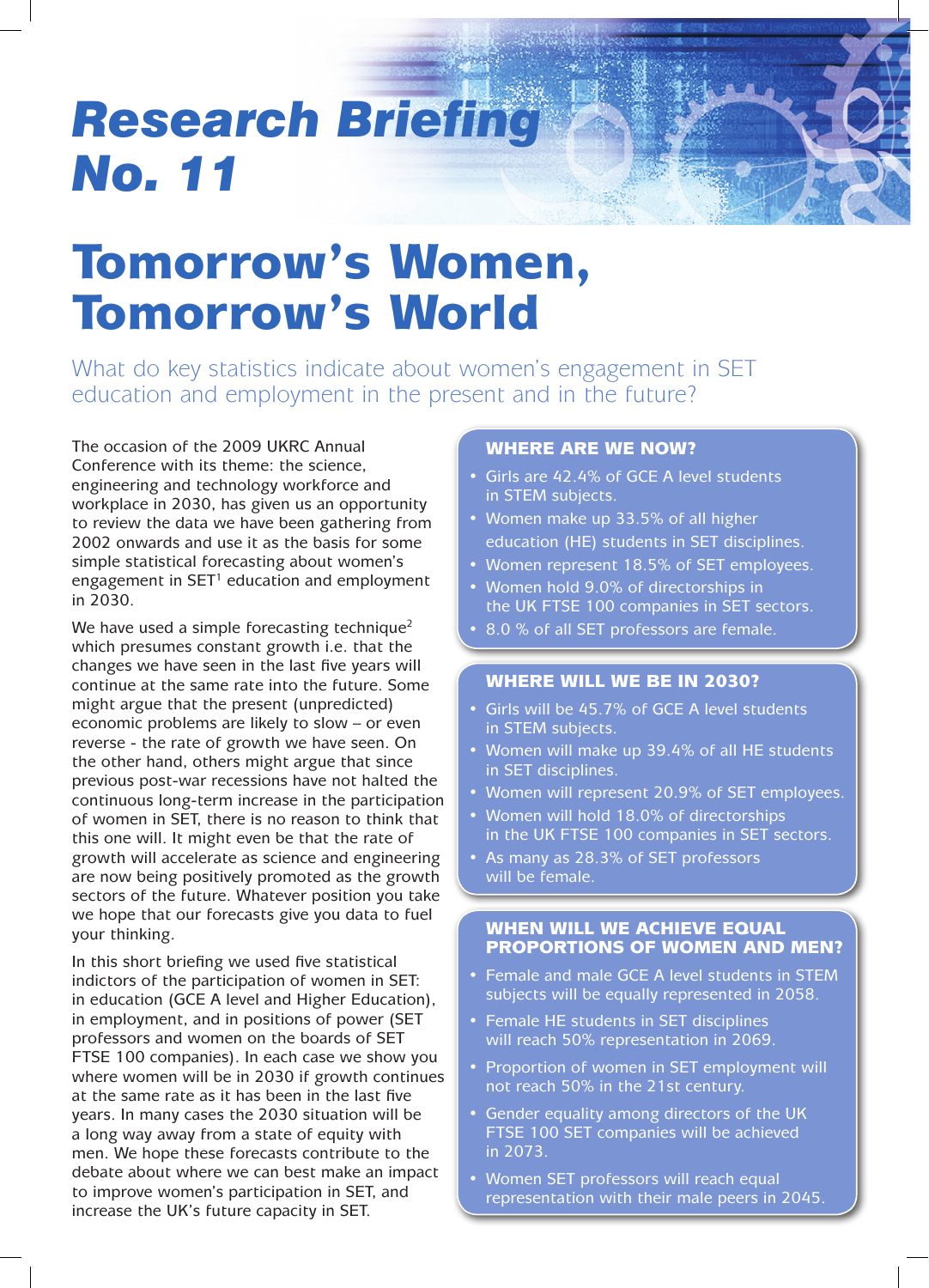### Post Compulsory Education

- The proportion of girls among all students undertaking STEM subjects at A level has increased by 0.6 percentage points in the last five years. If this increase continues at the same rate, by 2030 girls will be 45.7% of STEM A level students. Girls and boys will be equally represented by 2058.
- The overall figures disguise the fact that in 2007/8 girls made up only 7.5% of all computer science students and 21.4% of all physics students.



#### The 2030 forecast for girls undertaking STEM subjects at A level in England

#### Higher Education

- The proportion of women among all SET undergraduate and postgraduate students increased by 1.0 percentage point in the last five years. If this increase continues at the same rate, by 2030 women will be 39.4% of all students taking SET-related subjects, and they will achieve equal representation by 2069.
- • Women are 33.5% of all students in SET disciplines, but they make up only 15.9% of engineering and technology students and 21.4% of computer science students.



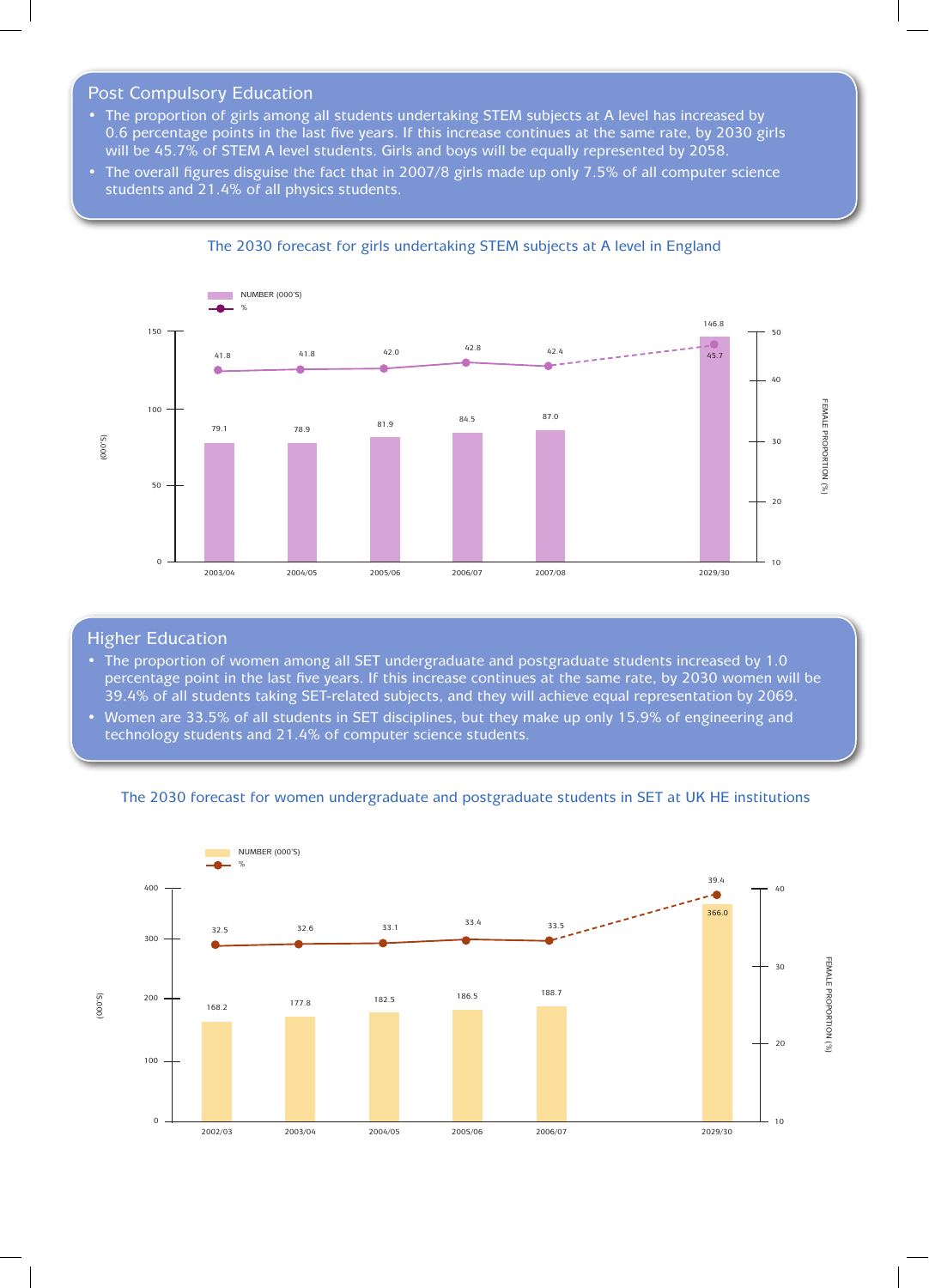## Female SET Academics

- Numbers of female and male academics (excluding professors) have increased since 2003/4 by 8.2% and 0.1% respectively.
- One in 4 academics (excluding professors) is female, showing a proportional growth of female academics since 2003/4 of 1.5 percentage points.
- • Numbers of female and male professors have increased since 2003/4 by 39.7% and 15.0% respectively.
- The ratio of female students to female professors is 1 to 429, while the ratio of male students to male professors is 1 to 75.
- Women are less than 5% of professors in physics, mathematics, civil engineering, mineral, metallurgy & materials engineering, electrical, electronic & computer engineering, and mechanical, aero & production engineering.
- The proportion of women among all SET professors grew by 1.6 percentage points in the last 4 years. If this increase continues at the same rate, by 2030 women will be 28.3% of all SET professors. Women professors will reach equal representation with their male peers in 2045.



# The 2030 forecast for female full-time SET professors at UK HE institutions

# Women directors in the SET FTSE 100 companies

- The proportion of women among FTSE 100 directors in SET sectors increased by 1.0 percentage point in the last six years. If this increase continues at the same rate, by 2030 women will be 18.0% of all directors of SET FTSE 100 companies. Women will reach equal representation in 2073. The numbers of female directors have increased by 34.5% since 2003, explaining the relatively rapid predictive growth.
- Just over one in four companies in SET sectors had more than one female director on their corporate boards, while exclusively male boards still exist in 35.0% of SET companies.



#### The 2030 forecast for women directors in SET FTSE 100 companies